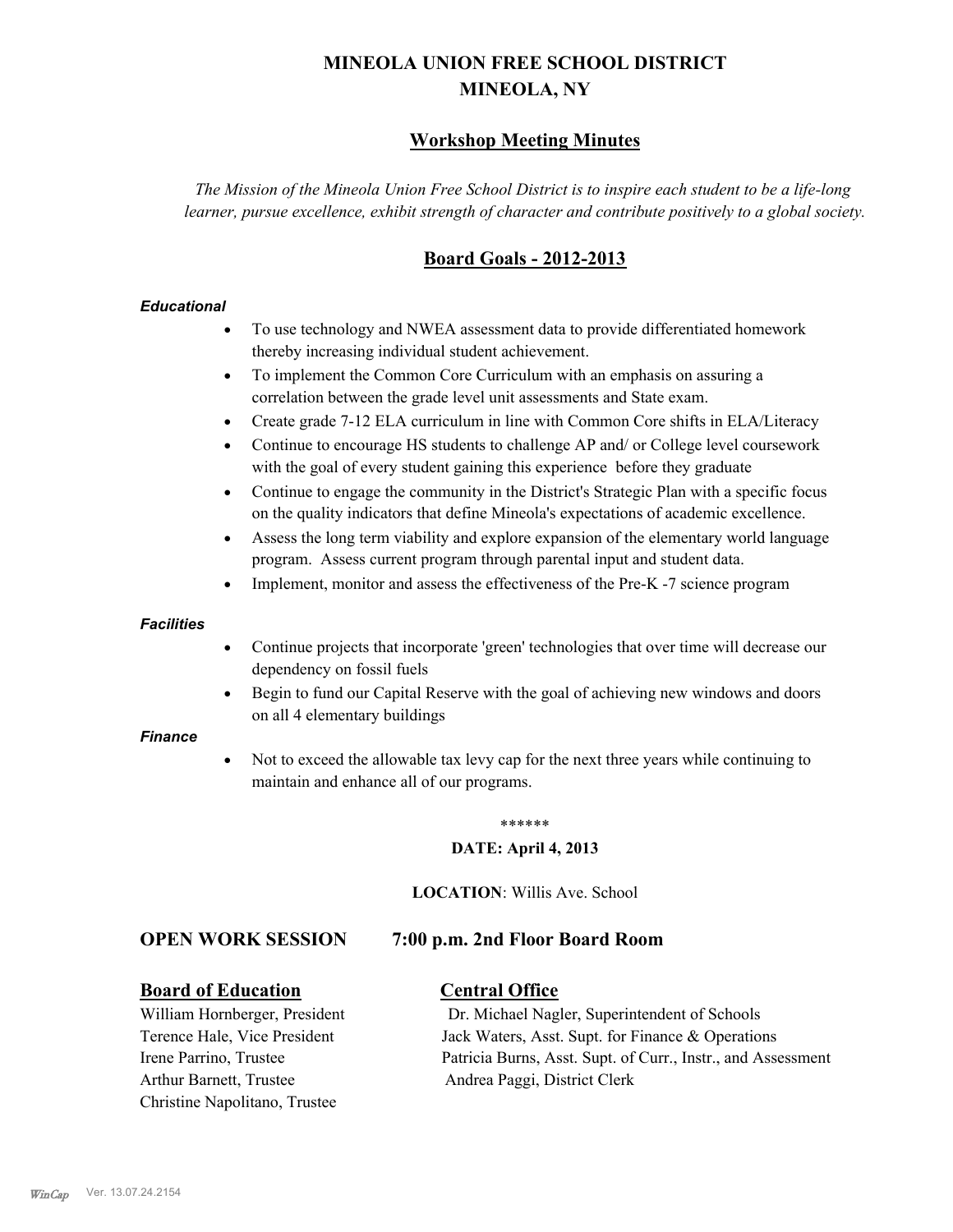# **A. Call to Order - 7:00pm**

- **B. Pledge of Allegiance**
- **C. Reading of Mission-** Terence Hale
- **D. Moment of Silent Meditation**
- **E. Dais & Visitor Introductions**

# **F. High School Student Organization Report**

There was no Student Organization report this evening.

A motion was made by Terence Hale to change the order of the meeting. He moved to change item Kpresentations to take place first. The motioned was seconded by Arthur Barnett and all of the Board member were in agreement.

The Superintendent stated that the first presentation this evening would be the "Apple Distinguished Program Award". Two Representatives from Apple were introduced to present the award. It was stated that the Apple Award was for School Districts that are centers of innovation, leadership and educational excellence. These schools must demonstrate the Apple vision and have a compelling learning environment. It was stated that fewer than 200 schools across the nation have received this honor and Mineola will be the only one in Nassau County. The Superintendent, Mr. Gavin and the Board were presented with the banner from the Apple Representatives. The speaker stated that personally, he enjoyed the experience of sitting in on a class in which the students taught the Superintendent and stated it was a truly special event. It was also stated that this award is a really big deal. He stated that it is truly rare to have Administrators, teachers and students as good and dedicated and visionary as demonstrated at Mineola. The District should be very proud. The Superintendent stated that the banner would be hung at the Middle School.

The Superintendent asked if there were any comments from the Board. Mr. Hale stated that he was glad that the Apple Representatives were able to see the students. Ms. Parrino thanked Administration for all that they do. The Superintendent stated on behalf of Mr. Gavin and the students, he is so proud to be given this award. Ms. Napolitano stated that she is proud to have been part of this since the beginning stages. Everyone was cautious at first and she truly appreciates the collaboration with Apple. Mr. Barnett looks forward to the continued collaborations with Apple. The Superintendent stated that we will be hosting an event with BOCES on 5/16. He added that schools from upstate are coming down to visit the Middle School. He congratulated Marc Licht from our Technology Department for his hard work. The Superintendent stated that he is very proud. Finally, Mr. Hornberger stated that when you are not afraid to go forward, great things can happen.

The Superintendent introduced tonight's second presentation "Science Report". He stated that there are many new initiatives in Science throughout the district including K-2, new science lab at Jackson Avenue and at the Middle School. The Superintendent introduced Mr. Hepworth to present on the Science program from grades 3- 7. Mr. Hepworth explained the curriculum, lab schedule and the Common Core Standards. He stated that Jackson Avenue has a new Science Lab this year and it has sparked the interest of students. In grades 3 and 4, students read on the content, participate in a lab application of reading and then are looking ahead. Mr. Hepworth introduced three students from Jackson Avenue to explain a lab on "Electric Circuits" which they completed. Ms. Bartone also was introduced and spoke about the work of the students.A video of their work in the lab was played for the board. Mr. Hepworth stated that he and Ms. Bartone continue to communicate to build upon the program.

Mr. Hepworth discussed the Science program at the Middle School and invited some Middle School students up to talk about their experiences. A video of 5th and 6th grade students use of wireless PASCO prob-ware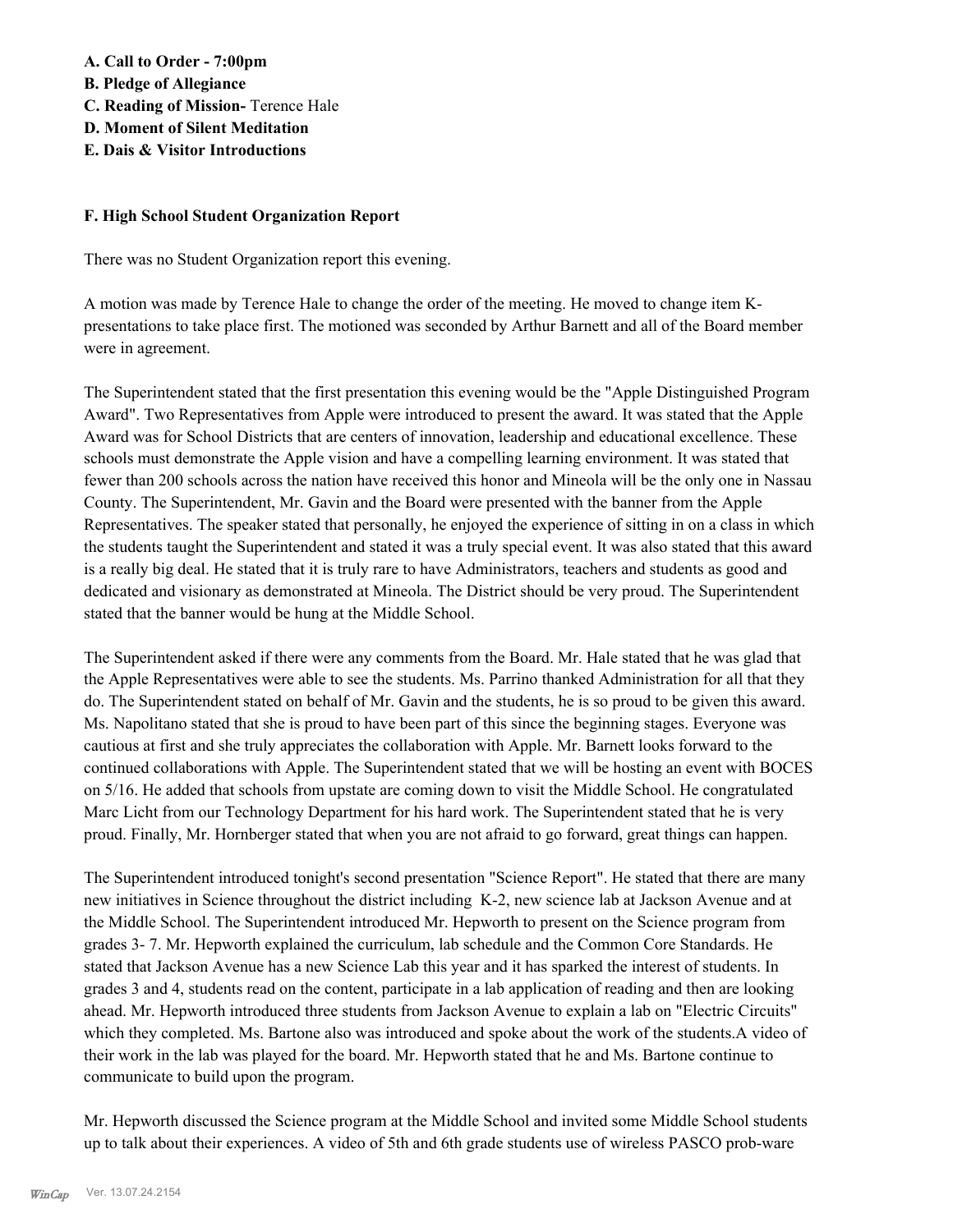and the I Pads was played for the Board. The student explained how this technology is used and what he has learned. Mr. Hepworth then discussed the 7th grade lab based student experience. A student explained the lab journal that students must keep which includes the lab criteria and conclusion. There was a video of the Frog Dissection lab and it was explained that students must complete a lab write up, set up material and the complete the lab. There were also students present to discuss the fetal pig dissection lab. The students stated that the pig have similar anatomy to humans. The students were very enthusiastic about their lab work. Mr. Hepworth explained that the 7th graders have a double lab period to allow more time. There is only one teacher that does the lab with all students and the individual classroom teachers do the content reading.

The Superintendent thanked all of the students for coming tonight to discuss the Science lab program. Mr. Hornberger also thanked the students and teachers for coming tonight and added that he is happy to see the student and hear what they are doing in class.

# **G. BOE Reports**

### **a. Comments from Board Trustees**

Mr. Hale stated that he had the opportunity to be a caller for Supermarket Bingo at Hampton Street on 4/26 and had a great time.

Ms. Parrino stated that she has been hearing great feedback about Camp Invention and asked what the response has been. Ms. Burns stated that currently there are about 70 enrolled.

Mr. Barnett stated that he is happy that the State budget has been settled. He also stated that he is very happy to see that the Tri-Am program is running at Mineola and explained that it is similar to the Tri-athletes.

Ms. Napolitano stated that she is very proud of the School District and the many things that are happening. Ms. Napolitano added that she appreciates the hard work of everyone.

# **b. Comments from Board President**

Mr. Hornberger stated that he attended the middle School Drama Club function celebrating "Dear Edwina" and added that next year's play is the "Little Mermaid".

#### **c. Comments from Superintendent**

The Superintendent stated that this has been his most enjoyable year because of all that is going on. He is visiting the schools more to see what is taking place on a daily basis. Mr. Hornberger added that this is a different Board; they have made it past the restructuring and planning. The Board is now continuing to push the success of students.He added that a lot of effort and energy has been put in by all to get to this point. The Superintendent stated that when he visits the schools he sees that students are enjoying learning which is very important. Dr. Nagler stated that recently there have been rallies in other Districts encouraging parents to have their children opt-out of State exams. He does not condone this and added that there are consequences to this action. The Superintendent stated that he does not agree with changing the curriculum and the State exams at the same time as the State has chosen to do. He believes that there will be a rocky period with State test scores.

The Superintendent displayed photos of the Meadow Drive project. He stated that there has been great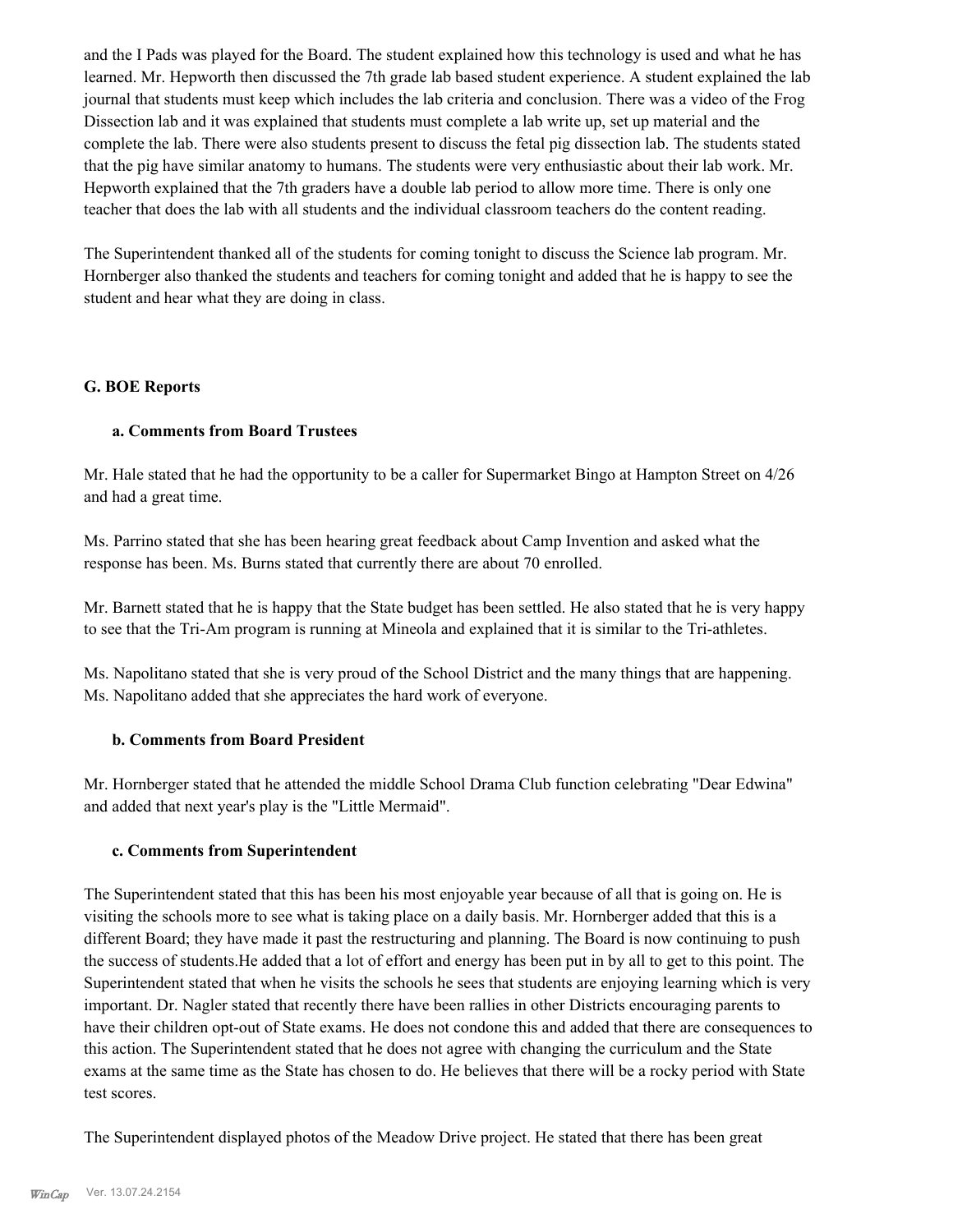progress on the steel structure and the project is close to being on schedule. The Superintendent gave an update on the AGP contract with CW Post. The contract is currently with the lawyers and they are looking at the language. The cost per student is \$2900 per year and there is a budget for 40 students. The program will be offered to all children in AGP and CW Post will make the decision on admission.

The Superintendent gave an update on security and stated that there was a meeting today and another tomorrow. He stated that the total cost is approximately \$150,000. He hopes to have everything in place for the fall. The Superintendent stated that he will present more of the particulars on 4/17. Dr. Nagler stated Senator Martins had a meeting to discuss Pension smoothing. He attended this meeting with Mr. Waters and representatives from other school districts. This process allows the district to cap at 14% for years 1& 2, 16% for years  $3 \& 4$ , 18% for year 5 and at year 6 must pay down whatever is owed. The District can opt-out if they change their mind. It was asked how this would affect the tax cap with the smoothing. The Superintendent does not feel that it would benefit the district. Both Mr. Hornberger and Mr. Barnett stated that they do not feel that it is worth the risk. The Superintendent stated that he can't make any recommendation until more of his questions are answered. The Superintendent stated that he received word from DASNY that the District can submit their receipts for the grant money that was awarded to the district. He also stated that the polling place change has been posted on the website and in the papers. The Superintendent stated that the estimate for the roll door in the high school cafeteria is \$6500 and the job will take a few days to complete. Dr. Nagler is in favor of doing this job because he believes that it will help the flow of the lines in the cafeteria. Mr. Hornberger polled the Board regarding completing this work and all were in favor and stated that the work should precede. The Superintendent stated that Mr. Waters would follow up on the transferring of funds needed. Dr. Nagler stated that the next meeting is on a Wednesday to accommodate the BOCES vote. The Strategic Planning Committee will be making a presentation on 4/17.

The Superintendent presented the Board with proposed Budget highlights for the 2013/14 school year (this information can be found on the district website on the Board of Education page). The proposed budget is \$86,143,656 and this is an increase of 2.56% (with a majority being the pension and health costs). The proposed levy is approximately 2.20% (using \$250,000 of the fund balance achieved by settling the teachers' contract). Educational highlights: all current programs will be maintained including- educational, extracurricular and athletic programs; enhanced staff development and professional development; and an additional section of 5 day 1/2 day Pre-K. The Superintendent added that he will be sending the Board the results of the Pre-K survey, which shows overwhelmingly that parents want a 5 day program. Operational highlights: 5 year plan for the bus fleet; staff excessing- 20 FTE aides; and maintain 4% fund balance. The Superintendent stated that in the budget a total of \$217,000 has been designated for equipment and they are currently obtaining quotes. Ms. Napolitano asked if the reduction of aides will affect student safety and Dr. Nagler stated that he would not recommend it if it was unsafe but added that this a necessary change. Ms. Parrino asked if the Jackson Avenue windows and doors are in the budget and the Superintendent stated that they are not in the budget. The Superintendent stated that the 5 year Bus Plan has been factored into the budget. He added that buses will be purchased via financing over 5 years and the budget will stay flat, allowing you to cycle purchasing. The 5 year plan has been sent to the Board and he stated 14 vehicles would be replaced by next year.

#### **H. Old Business**

There was no old business.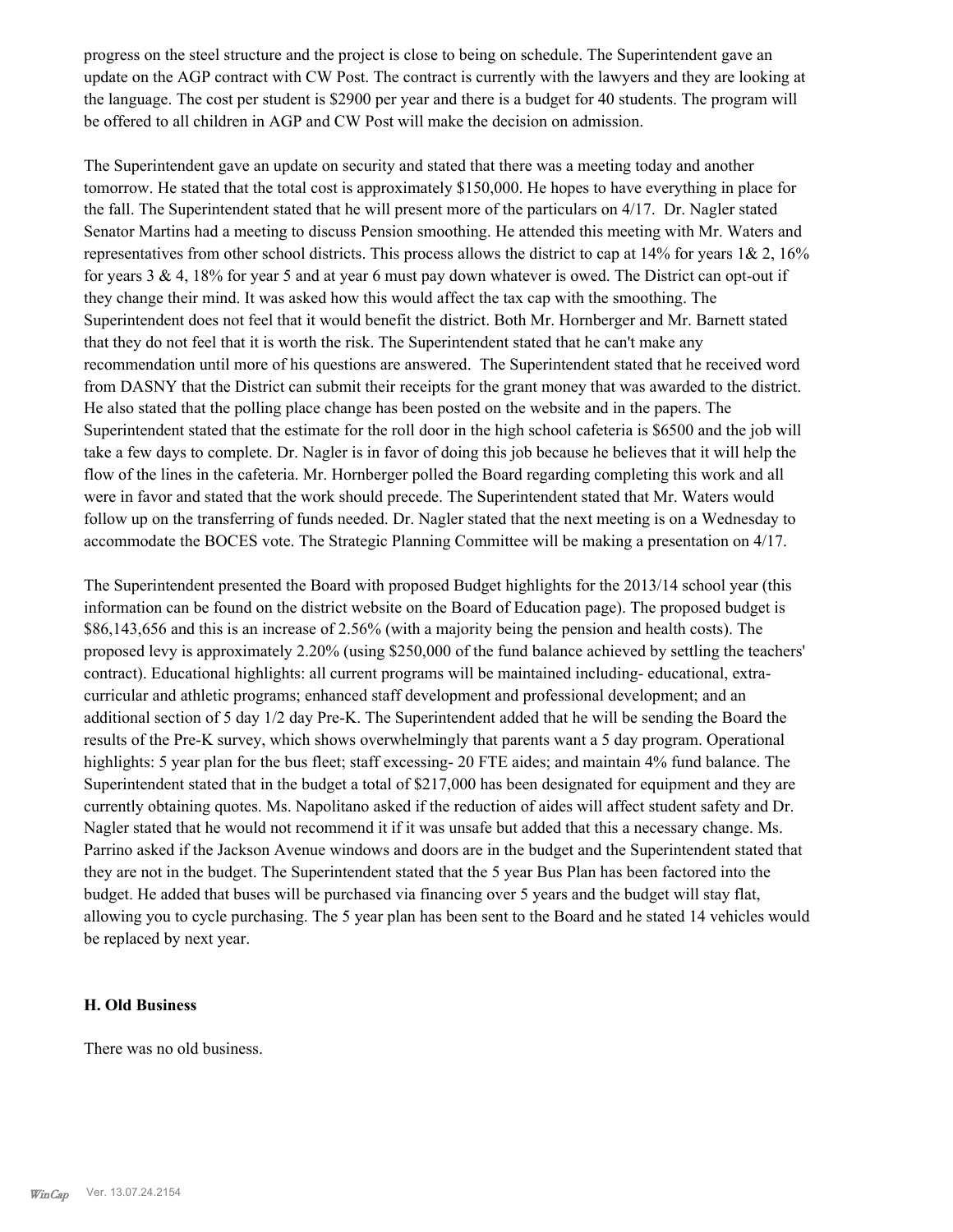### **I. New Business**

There was no new business.

#### **J. Consensus Agenda**

**RESOLUTION #49 -BE IT RESOLVED** that the Board of Education approves the consensus agenda items J.1.a. through J.4.b., as presented.

**Motion:** Terence Hale **Second:** Arthur Barnett

Discussion: The Superintendent stated that it is necessary to pull item J.3.b.1, the appointment of Peter Paladini to the position of custodial sub.

A motion was made by Irene Parrino to amend the Consensus agenda and was second by Terence Hale. The Board was polled and all were in favor of amending the agenda; motion passed.

There was no further discussion. The Board was polled to accept the amended Consensus Agenda

| <b>Yes:</b> | Christine Napolitano  | No: | None |
|-------------|-----------------------|-----|------|
|             | <b>Arthur Barnett</b> |     |      |
|             | Irene Parrino         |     |      |
|             | Terence Hale          |     |      |
|             | William Hornberger    |     |      |

**Passed:** Yes

# 1. **Accepting of Minutes**

That the Board of Education accepts the minutes of February 14, 2013 Business Meeting as presented. a.

# 2. **Instruction**

Appointment(s) Coaches a.

> That the Board of Education approves the appointment of the following coaches for 2012-2013 year:

| <b>POSITION</b>    | <b>EMPLOYEE NAME</b>          | <b>STEP</b> | <b>STIPEND</b> |
|--------------------|-------------------------------|-------------|----------------|
| 7th Grade Baseball | Christopher Weidlein(filling) |             | \$4,230.00     |
|                    | vacancy left by resignation   |             |                |
|                    | of Dominick Tolipano          |             |                |
|                    | approved $1/31/13$ )          |             |                |
| 8th Grade Softball | Katrina Witt (filling         |             | \$3,938.00     |
|                    | vacancy left by resignation   |             |                |
|                    | of Katelynn Maroney           |             |                |
|                    | approved $1/31/13$ )          |             |                |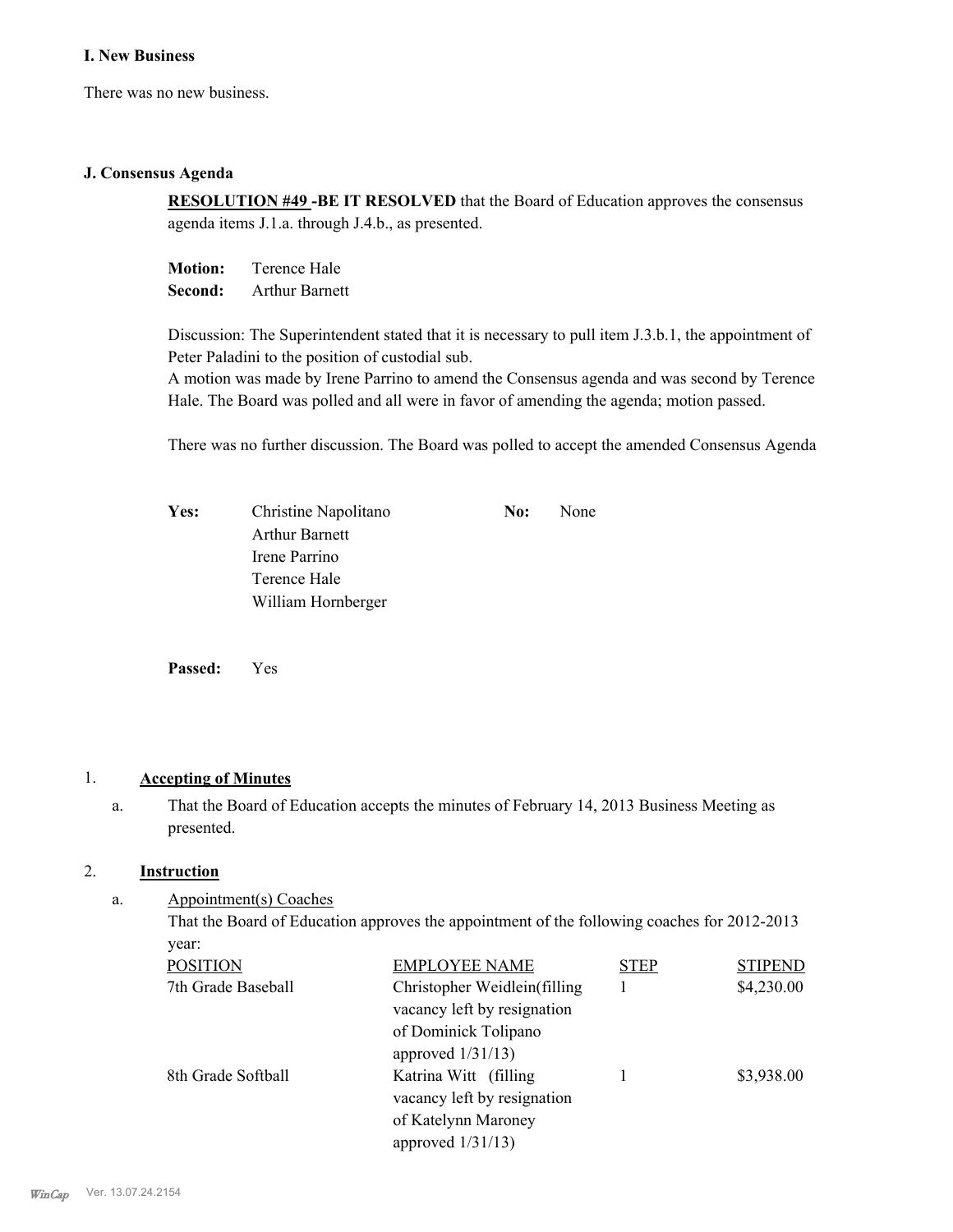# 3. **Civil Service**

- a. Resignation(s)
- That the Board of Education takes from that table Resolution #44 item J.3.a.1 (February 14, 2013) and accepts the resignation of Maria Dunlop, part time Classroom Aide at Hampton Street School, effective January 18, 2013. 1.
- b. Appointments
- That the Board of Education approve the appointment of Peter Paladini, to the position of Custodial Sub, effective April 8, 2013. Salary will be \$12.25 per hour. 1.
- c. Resignation(s)
- That the Board of Education accept, with regret, the resignation of Susan L. Delia, Teacher Aide at Hampton Street School, for the purpose of retirement, effective June 21, 2013. 1.

# 4. **Business/Finance: Contract Approvals**

a. That the Board of Education approves the Health Contract, providing health services for Mineola resident children attending non-public school, between the Mineola UFSD and the Hicksville School District for the 2012- 2013 school year.

b. That the Board of Education approves the Health Contract, providing health services for Mineola resident children attending non-public school, between the Mineola UFSD and the Westbury UFSD for the 2012- 2013 school year.

# **K. Superintendent's Report**

Superintendent of Schools' Reports for 4/4/13

Presentations:

- 1. Science Report
- 2. Technology Report
- 3. Apple Distinguished Program Award

# Superintendent Comments

The Superintendent had no additional comments.

Mr. Hornberger opened the floor to **public comments** on the presentations only. There were two public comments by parent/residents.